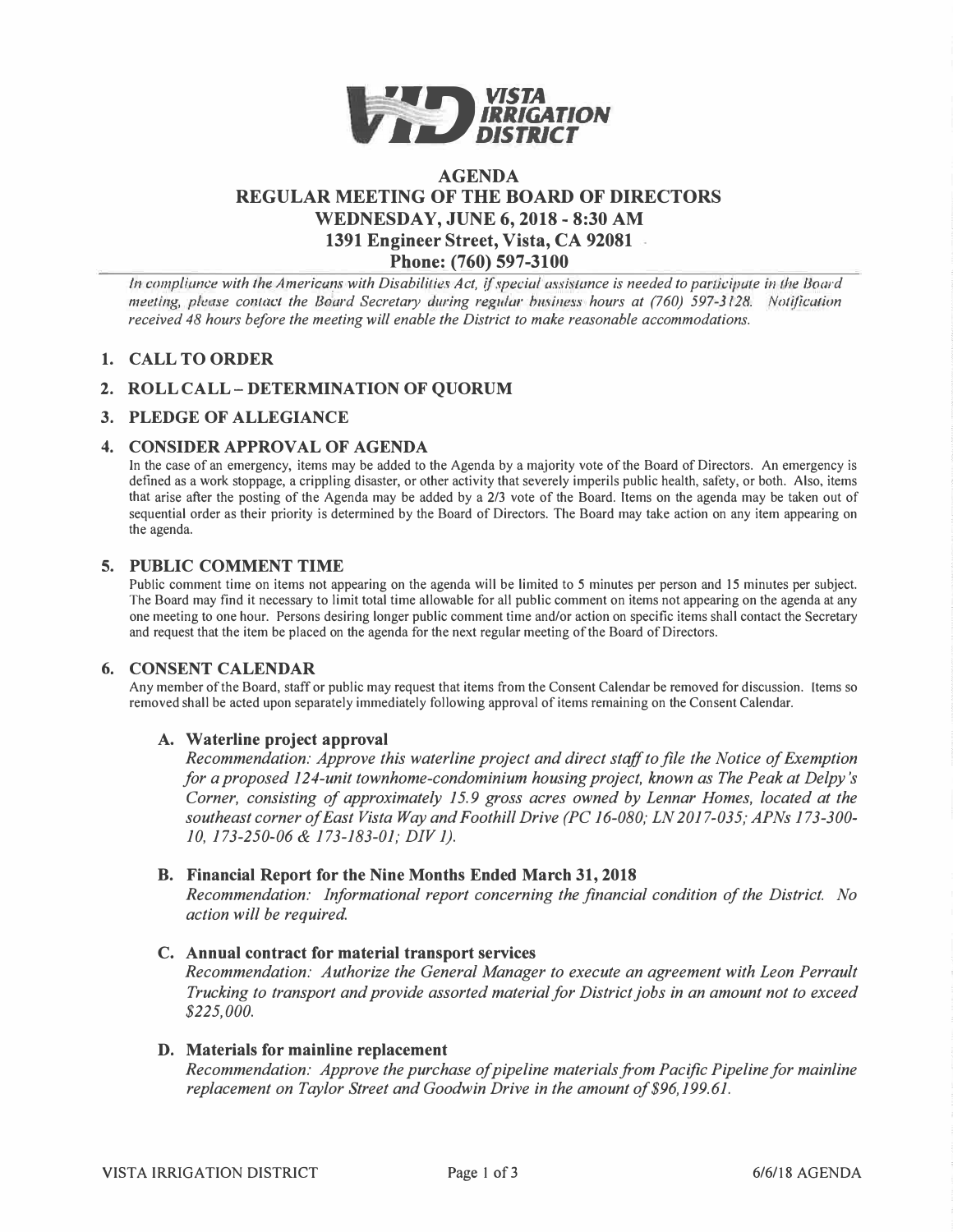### E. Engineering services for pipeline replacements

Recommendation: Authorize the General Manager to renew the Agreement for Professional Services with KEH  $\&$  Associates for engineering services for pipeline replacements in an amount not to exceed \$250,000 for fiscal year 2019.

- F. Minutes of the Water Sustainability Committee meeting on May23, 2018 For information only.
- G. MÍnutes of the Board of Directors meeting on May 16,2018 Recommendation: Approval of draft minutes.

## H. Ratification of check disbursements

Recommendation: Adopt a resolution ratifying checks numbered 58882 through 59048 in the amount of \$959,727.09 pursuant to the cash disbursement report detailing expenditures.

#### $7.$ 2018 WATERSMART LANDSCAPB CONTEST AWARD PRESENTATION

Recommendation: Present a \$250 gift certificate and a plaque to Bill Williams as the winner of the 2018 Vista Irrigation District WaterSmart Landscape Contest.

#### RESOLUTION COMMENDING RETIRING EMPLOYEE BRIAN SMITH 8.

Recommendation: Adopt Resolution No. 18-XX honoring Brian Smith for twenty-eight years of service to the District and its customers.

#### DIVISION REPORTS 9.

Information reports by Engineering, Field Services and Water Resources, and Administration Divisions concerning District operations and activities.

#### SAN PASQUAL UNDERGROUNDING PROJECT 10.

Recommendation: Receive update on the status of the San Pasqual Undergrounding Project.

#### ASSIGNMENT OF RIGHT TO ENFORCE FORMAN DEEDS 11.

Recommendation: Authorize the Board President to sign the Assignment of Enforcement Rights to Waters of the San Luis Rey River.

### CLOSED SESSION: CONFERENCE WITH LEGAL COUNSEL — EXISTING LITIGATION<br>(Existing Litigation per Government Code section 54956.9 (d)(1)) 12.

(Existing Litigation per Government Code section 54956.9 (d)(l))

Case Name: San Diego County Water Authority v. San Luis Rey Indian Water Authority, City of Escondido, and Vista lrrigation District; American Arbitration Association No. 0t-18-0000-9314

### MATTERS PERTAINING TO THE ACTIVITIES OF THE SAN DIEGO COUNTY WATER AUTHORITY 13.

Informational report by staff and directors concerning the San Diego County Water Authority.

#### MEETINGS AND EVENTS t4.

- A. Reports on meetings and events attended by Directors
- B. Schedule of upcoming meetings and events

#### ITEMS FOR FUTURE AGENDAS AND/OR PRESS RELEASES 15.

This item is placed on the agenda to enable the Board to identify and schedule future items for discussion at upcoming Board meetings and/or identify press release opportunities.

#### COMMENTS BY DIRECTORS 16.

This item is placed on the agenda to enable individual Board members to convey information to the Board and the public not requiring discussion or action.